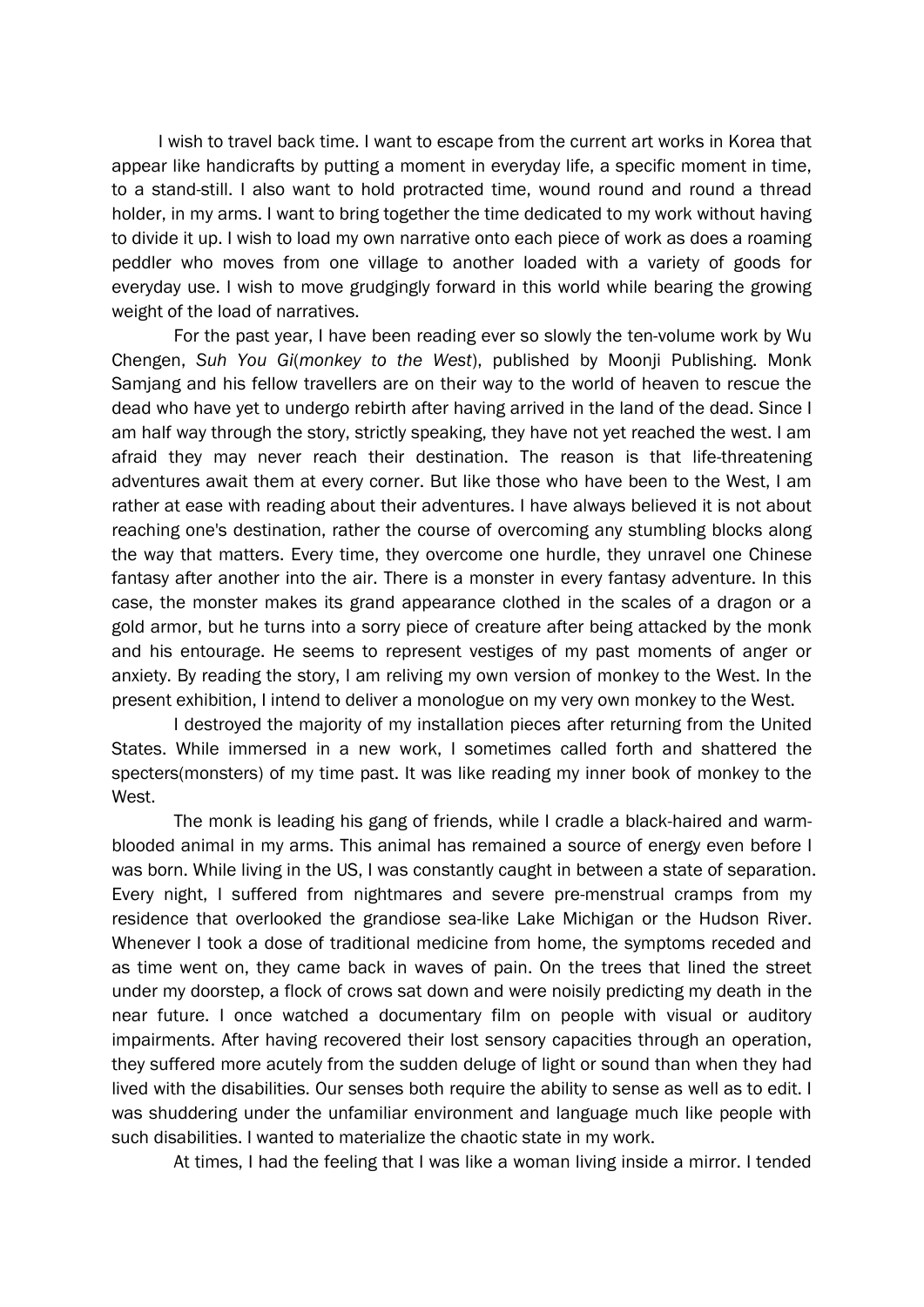to forget while I was immersed in the work at the studio, but once in front of the mirror, I clearly saw a small Asian woman who was wearing the name tag of 'a foreigner'. I once read an article that seeing determined one's identity, and I sensed that the West seen through my eyes or the West that I was identifying with was constantly in conflict with my skin and image as a foreigner. The travelling gang led by the monk on its way to India was created by the author, Wu Chengen, while he himself was writing the narrative in a secluded room in the Ming dynasty. Similarly, one half of myself was in a foreign land. But I had the illusion that my other half was working on the piece in a location outside the mirror, far closer to where my parents were living. At such moments, I closed my eyes and imagined myself to be in a faraway place outside the black mirror.

At first, I created an altar for the goddess who was calling me from afar. The triangular horns hanging on the breasts of the goddess whom I had created in the solitary nights was making swooshing sounds to the far-out-there me. I even attached an electrical device to allow the goddess, the integration of my own solitariness, to walk around and sing to herself (<My Shrine>). Once the altar was lighted, I was able to come face to face with the solitary and cruel Jesus who was deeply seated inside me (<The Selfish Jesus>) and Louis XIV (<Louis XIV>) or even the woman with her intestines deprived of her skin (<The Intestine Woman>). I also met the moth decorated with my diaries around its body (<My Moth>). They represented my proud self who was visible if my outer skin was peeled off and the proud proprietor of the private inner world underneath the skin. I held a party entitled <Le Massacre de Jesus Egoïste> where I stood in the middle of the fountain of wine with which to anoint the participants and I cut the doll's hair with the huge scissors of my body. I was constantly taking out the reddish black stuff that was crying in the midst of the outer layer of the Asian woman.

I had the sense that I was slowly swimming in cold jelly or I was covered in mercury underneath the mirror. While my body was placed in a remote location, in a small place in Asia, I was unable to overcome the time difference awash in the transparent jelly. I wrote a letter to my mother. 'Mom, did you know that the taste of jelly is different in each region and each country? Those sold at the Centre Pompidou tastes rather sour, and those sold at the cafeteria in the University of Chicago is so crumbly. Besides, you can't imagine the amount of sugar that is thickly slopped over. I remember the jelly sold in Seoul which was so tough like plastic' (<mememememememememe candle>). I was wandering in between seeing and being seen, inside and outside, god and human, the West and the East, and between the skin and under the skin. I didn't realize that there was such a distance between the skin and underneath the skin. I was separated into two existences like that (<Sk/in & Out>). I was there 'in' and 'out' there at the same time. Or sometimes I wasn't even there. I was dismembered into the 'I' that was headed to the West with the intention to create a 'being' and the 'I' that was veering toward 'non-being' which assumed the form of warm, black energy. I created a huge collection of creations that took the form of small living creatures that were nothing of this world in the process of such an disintegration. My small efforts over time resulted in a huge integrated work. I collected small units of solitariness and dissociation to produce a larger piece.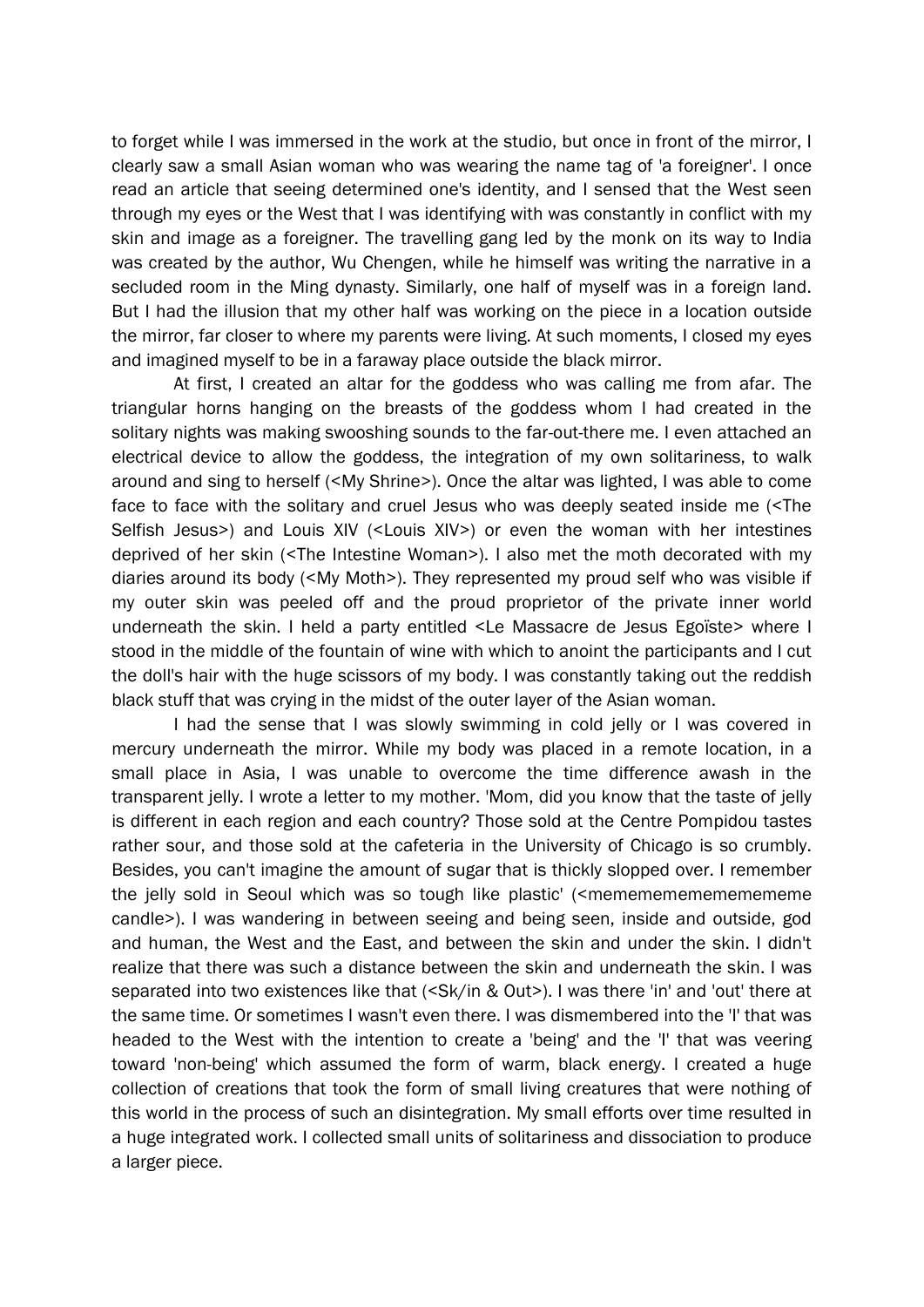Where no one was seen wandering, in between the front and the back of the mirror, in the darker place between the skin and intestines, between a glacier and another, the crevice deeply cut was my own living space. I met the tree standing with its top on the ground upside down. The upside-down tree that was taking bab(nutrition) to its mouth whenever it was hungry by reaching out its hands, I hung a light fixture inside the tummy and head of the tree. As I was doing so, I had the feeling that all the trees of this world had their heads to the ground so their mouths, noses and even their eyes were headed down and they were moving their bodies with their thighs wide open toward the sky. I hung fish and berries on the bodies of the trees (<Swirling on her Heads>).

I thought about the first female figure in Korean mythology. She revealed herself in the birth myth of our nation. She transformed herself from a bear to a human being after overcoming hardship, but she disappeared from mythology after giving birth to a son. From a human perspective, she can be seen as a foreign creature from a far away place, like myself. I worked on a piece in which she as a human being was springing forth from the body of the bear. I engraved her skin with images of plants, animals and sea creatures to hang outside her. I created her existence in between the skin and the fountain. I wanted to titillate the senses of the visitors. Through light, sound, and the revolving red water and the image of the fountain (<Quira fountain>).

As soon as I returned to Seoul, I went to observe a demonstration scene. One of the most memorable images of that night was not the sight of burning candles, but the smell of slightly scorched dried squid on the portable stove in the middle of the street at the time when the demonstration was at a stand still. Dried squid is one of the most detested food of foreigners. They hate the smell of dried squid on an open fire because it reminds them of cadavers being burned. In *Twenty Thousand Leagues under the Sea*, the squid is a creature to be decimated. In a sense, the border of a community can be translated into boundaries of the senses. The reeking odor of grilled squid is the other as well as the abjection of the West. In spite of that, Seoul was welcoming me, the stranger of the West, with its odor. It felt as if the squid was the resilient 'time' muscle of Seoulites and represented the vibrancy of a soon-to-be-launched space vessel. I conjured up an entity fitted with both a space vessel and the muscle. The squid can be compared to a star with self-luminescent ability in the deep seas. Unfortunately, it has lost the ground for its existence in the deep seas by being drawn to lightings hanging from fishing vessels and being turned into either the object of aversion or preference. The squid talked to me. "Each luminescent cell in my body throbs at each heart beat. At that instance, huge orbs of light fall from the sky. Soon, I will be saved. I shall be saved from the oppressing, fearful and cold darkness. I expel every ounce of utmost darkness that remains in my body. At the same time, a sharp hook pierces my body. It is painful. The sharp pain draws me toward the light. Whatever ascends to heaven carries an odor." I wanted to juxtapose the legs of the dried squid with those of the giant squid resembling a big space vessel to remind us of the forlorn deep seas that remained waiting outside my body (<Glowing Sucker Octopus>). My mother was muttering while spraying the room with air freshener. "Your work space reeks of putrefying smell."

Even to this day when I am writing this piece, I wonder what I or the monk and his